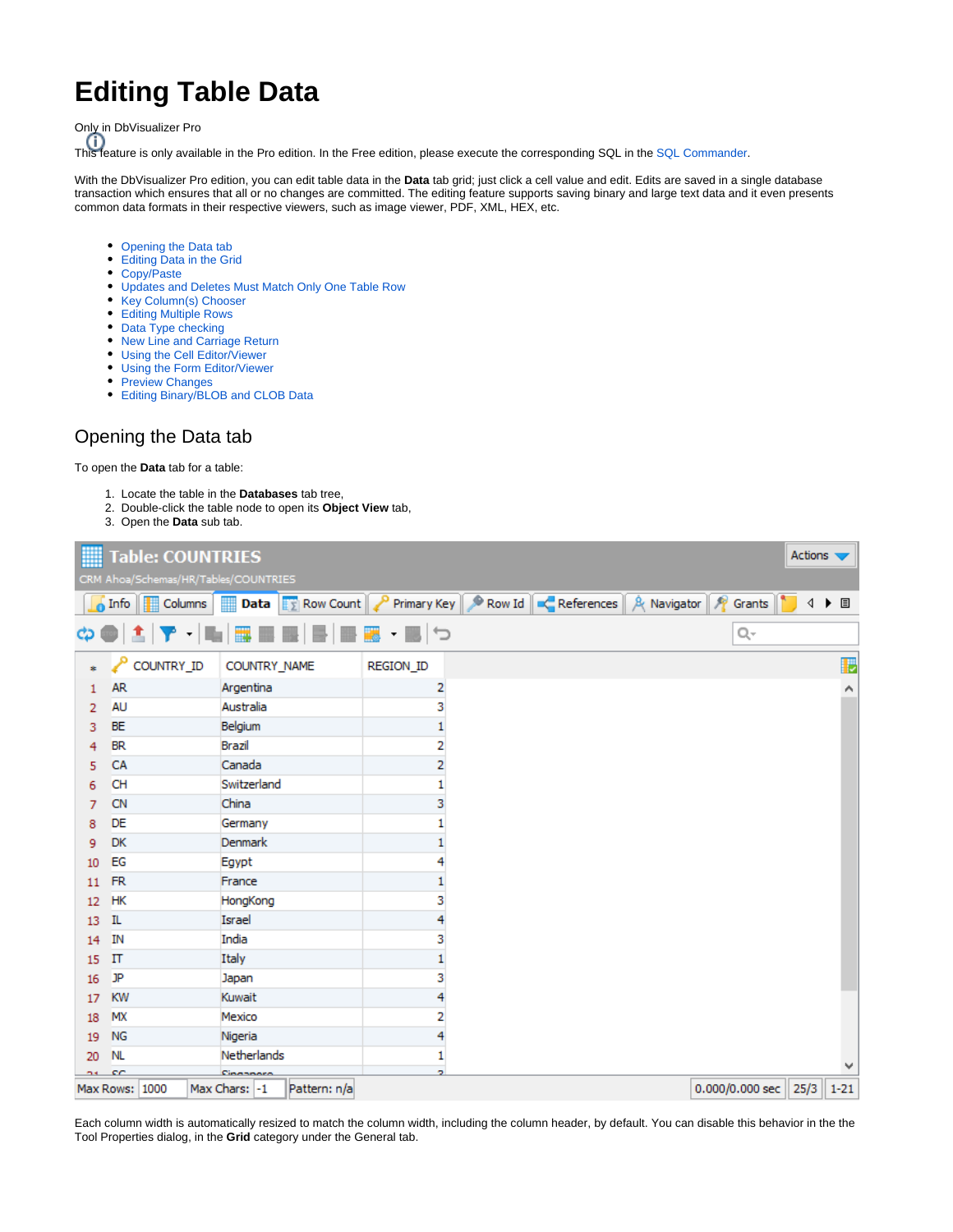If **Auto Resize Column Widths** is enabled, the **Max Column Width** setting can be used to limit the column width so that an extremely wide column does not take up all space.

# <span id="page-1-0"></span>Editing Data in the Grid

To edit a column value:

- 1. Select the column cell,
- 2. Type the new value, or double click to edit the current value,
- 3. Click the **Save** toolbar button to update the database.

You can also use the **Set Selected Cells** drop down menu to set a number of column values to things like null or the current date or time.

To add a new row:

- 1. Select the row above where you want to insert the new row,
- 2. Click the **Add Row** toolbar button,
- 3. Enter values for the columns,
- 4. Click the **Save** toolbar button to update the database.

To duplicate a row:

- 1. Select the row you want to duplicate,
- 2. Click the **Duplicate Row** toolbar button,
- 3. Edit at least the key column(s) value(s),
- 4. Click the **Save** toolbar button to update the database.

To delete one or more rows:

- 1. Select the rows to delete,
- 2. Click the **Delete Rows** toolbar button,
- 3. Click the **Save** toolbar button to update the database.

If you change your mind, you easily can undo edits:

- 1. Select the cell(s) you want to revert,
- 2. Click the **Undo** toolbar button.

Reverting all cells in a row that are marked as **Insert** or **Duplicate** removes the complete row from the grid while a **Delete** marked row is cleared from its delete state. Undoing updated cells simply reverts the changes to the original values.

#### <span id="page-1-1"></span>Copy/Paste

You can copy selected cell values with the **Copy Selection** right-click menu choice or the corresponding key binding (**Ctrl-C** or **Command-C** by default). The data on the clipboard may then be pasted either into DbVisualizer or any external application. The column and newline delimiter used for copy and paste operations in the grid editor are defined by the **Copy Grid Cells in CSV Format** settings in the **Grid** category in the Tool Properties dialog, under the General tab. The default setting are sufficient for most uses.

The grid editor supports pasting data from the major spreadsheet applications, such as Excel and OpenOffice. The grid editor supports pasting single data as well as block of data. Copy/paste of binary data is transparent between grids or in the same grid. Binary files may also be copied in an external application and pasted in a cell in DbVisualizer (target cell must be a binary type).

| Copy from spreadsheet |   |                         |                |              |   |                  | Paste into DbVisualizer grid         |                 |              |      |
|-----------------------|---|-------------------------|----------------|--------------|---|------------------|--------------------------------------|-----------------|--------------|------|
|                       |   | A single cell is copied |                |              |   |                  | Paste into selected target cell      |                 |              |      |
|                       | А | B                       | С              | D            |   |                  | EMPLOYEE_ID FIRST_NAME LAST_NAME PHO |                 |              |      |
|                       |   | 200 Jennifer            | Whalen         | 515.123.4444 |   |                  |                                      | 100 Steven      | King         | 515. |
|                       |   | 201 Michael             | Hartstein      | 515.123.5555 |   | 8                |                                      | 101 Neena       | Kochhar      | 515. |
| 3                     |   | 203 Susan               | Mavris         | 515.123.7777 | E | 90               |                                      | $102$ Lex       | <b>Susan</b> | 515. |
| 4                     |   | 204 Hermann             | Baer           | 515.123.8888 |   | 10 <sup>10</sup> |                                      | 108 Nancy       | Greenberg    | 515. |
| 5                     |   | 205 Shelley             | <b>Higgins</b> | 515.123.8080 |   | 11               |                                      | 109 Daniel      | Faviet       | 515. |
|                       |   |                         |                |              |   | 12               |                                      | 110 John        | Chen         | 515. |
| 6                     |   | 206 William             | Gietz          | 515.123.8181 |   | 13               |                                      | 111 Ismael      | Sciarra      | 515. |
|                       |   | 100 Steven              | King           | 515.123.4567 |   | 14               |                                      | 112 Jose Manuel | Urman        | 515. |
| 8                     |   | 101 Neena               | Kochhar        | 515.123.4568 |   | 15               |                                      | 113 Luis        | Popp         | 515. |
| 9                     |   | $102$ Lex               | De Haan        | 515.123.4569 |   | 16               |                                      | 114 Den         | Raphaely     | 515. |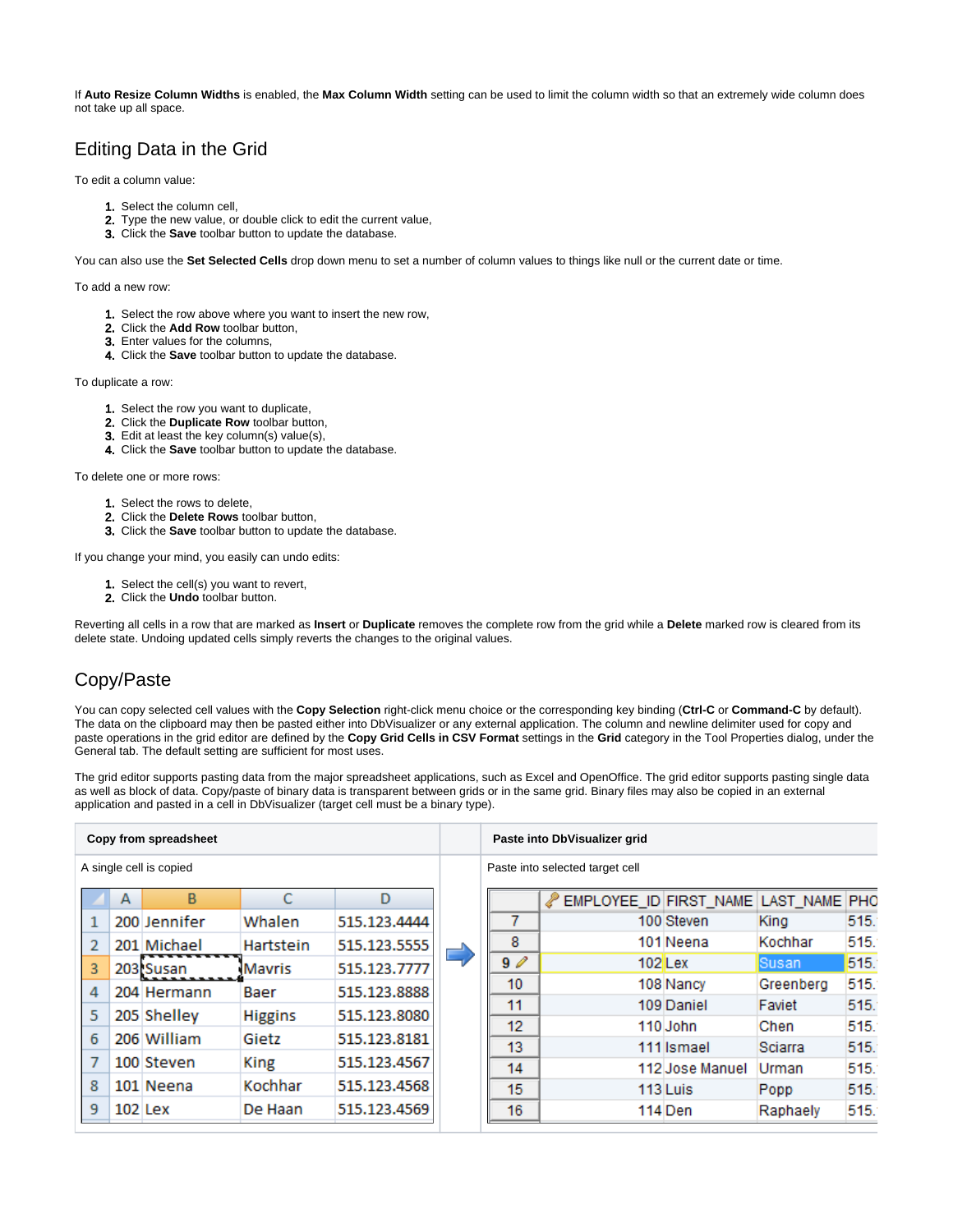| A single cell is copied |           |              |                |              |  |  |  |  |  |
|-------------------------|-----------|--------------|----------------|--------------|--|--|--|--|--|
|                         | А         | B            | C              | D            |  |  |  |  |  |
| 1                       |           | 200 Jennifer | Whalen         | 515.123.4444 |  |  |  |  |  |
| 2                       |           | 201 Michael  | Hartstein      | 515.123.5555 |  |  |  |  |  |
| 3                       |           | 203 Susan    | <b>Mavris</b>  | 515.123.7777 |  |  |  |  |  |
| 4                       |           | 204 Hermann  | Baer           | 515.123.8888 |  |  |  |  |  |
| 5                       |           | 205 Shelley  | <b>Higgins</b> | 515.123.8080 |  |  |  |  |  |
| 6                       |           | 206 William  | Gietz          | 515.123.8181 |  |  |  |  |  |
| 7                       |           | 100 Steven   | King           | 515.123.4567 |  |  |  |  |  |
| 8                       |           | 101 Neena    | Kochhar        | 515.123.4568 |  |  |  |  |  |
| 9                       | $102$ Lex |              | De Haan        | 515.123.4569 |  |  |  |  |  |

Multiple cells in a single row is copied Paste and fill the target selection

#### $\overline{A}$  $\overline{B}$  $\overline{C}$  $\overline{D}$ 200 Jennifer Whalen 515.123.4444  $\mathbf 1$ 515.123.5555  $\overline{2}$ 201 Michael Hartstein 203 Susan Mavris 515.123.7777  $\overline{\mathbf{3}}$ 515.123.8888  $\sqrt{4}$ 204 Hermann Baer 5 205 Shelley 515.123.8080 **Higgins**  $\overline{6}$ 206 William Gietz 515.123.8181  $\overline{7}$ 100 Steven **King** 515.123.4567 8 101 Neena Kochhar 515.123.4568 9 102 Lex De Haan 515.123.4569

|                | А         | в            | C              |              |  |
|----------------|-----------|--------------|----------------|--------------|--|
|                |           | 200 Jennifer | Whalen         | 515.123.4444 |  |
| $\overline{2}$ |           | 201 Michael  | Hartstein      | 515.123.5555 |  |
| 3              |           | 203 Susan    | <b>Mavris</b>  | 515.123.7777 |  |
| 4              |           | 204 Hermann  | Baer           | 515.123.8888 |  |
| 5              |           | 205 Shelley  | <b>Higgins</b> | 515.123.8080 |  |
| 6              |           | 206 William  | Gietz          | 515.123.8181 |  |
| 7              |           | 100 Steven   | <b>King</b>    | 515.123.4567 |  |
| 8              |           | 101 Neena    | Kochhar        | 515.123.4568 |  |
| 9              | $102$ Lex |              | De Haan        | 515.123.4569 |  |

Paste and fill the single column target selection

|             | EMPLOYEE_ID FIRST_NAME LAST_NAME PHO |                 |           |      |
|-------------|--------------------------------------|-----------------|-----------|------|
| 7           |                                      | 100 Steven      | King      | 515. |
| 8           |                                      | 101 Neena       | Kochhar   | 515. |
| 90          |                                      | 102 Susan       | De Haan   | 515. |
| $10\ell$    |                                      | 108 Susan       | Greenberg | 515. |
| $11$ $\ell$ |                                      | 109 Susan       | Faviet    | 515. |
| 120         |                                      | 110 Susan       | Chen      | 515. |
| 13          |                                      | 111 Ismael      | Sciarra   | 515. |
| 14          |                                      | 112 Jose Manuel | Urman     | 515. |
| 15          |                                      | 113 Luis        | Popp      | 515. |
| 16          |                                      | 114 Den         | Raphaely  | 515. |

Е

|             | EMPLOYEE_ID FIRST_NAME LAST_NAME PHO |                 |               |      |
|-------------|--------------------------------------|-----------------|---------------|------|
| 7           |                                      | 100 Steven      | King          | 515. |
| 8           |                                      | 101 Neena       | Kochhar       | 515. |
| 90          |                                      | 102 Susan       | <b>Mavris</b> | 515. |
| $10\ell$    |                                      | 108 Susan       | <b>Mavris</b> | 515. |
| $11$ $\ell$ |                                      | 109 Susan       | <b>Mavris</b> | 515. |
| 120         |                                      | 110 Susan       | <b>Mavris</b> | 515. |
| 13          |                                      | 111 Ismael      | Sciarra       | 515. |
| 14          |                                      | 112 Jose Manuel | Urman         | 515. |
| 15          |                                      | 113 Luis        | Popp          | 515. |
| 16          |                                      | 114 Den         | Raphaely      | 515. |

A block of cells is copied The block is pasted into the selected region

|                 | EMPLOYEE_ID FIRST_NAME LAST_NAME PHO |                 |                |      |
|-----------------|--------------------------------------|-----------------|----------------|------|
|                 |                                      | 100 Steven      | King           | 515. |
| 8               |                                      | 101 Neena       | Kochhar        | 515. |
| 90              |                                      | 102 Susan       | <b>Mavris</b>  | 515. |
| 10 <sup>2</sup> |                                      | 108 Hermann     | <b>Baer</b>    | 515. |
| $11$ $\ell$     |                                      | 109 Shelley     | <b>Higgins</b> | 515. |
| 120             |                                      | 110 William     | <b>Gietz</b>   | 515. |
| 13              |                                      | 111 Ismael      | Sciarra        | 515. |
| 14              |                                      | 112 Jose Manuel | Urman          | 515. |
| 15              |                                      | 113 Luis        | Popp           | 515. |
| 16              |                                      | 114 Den         | Raphaely       | 515. |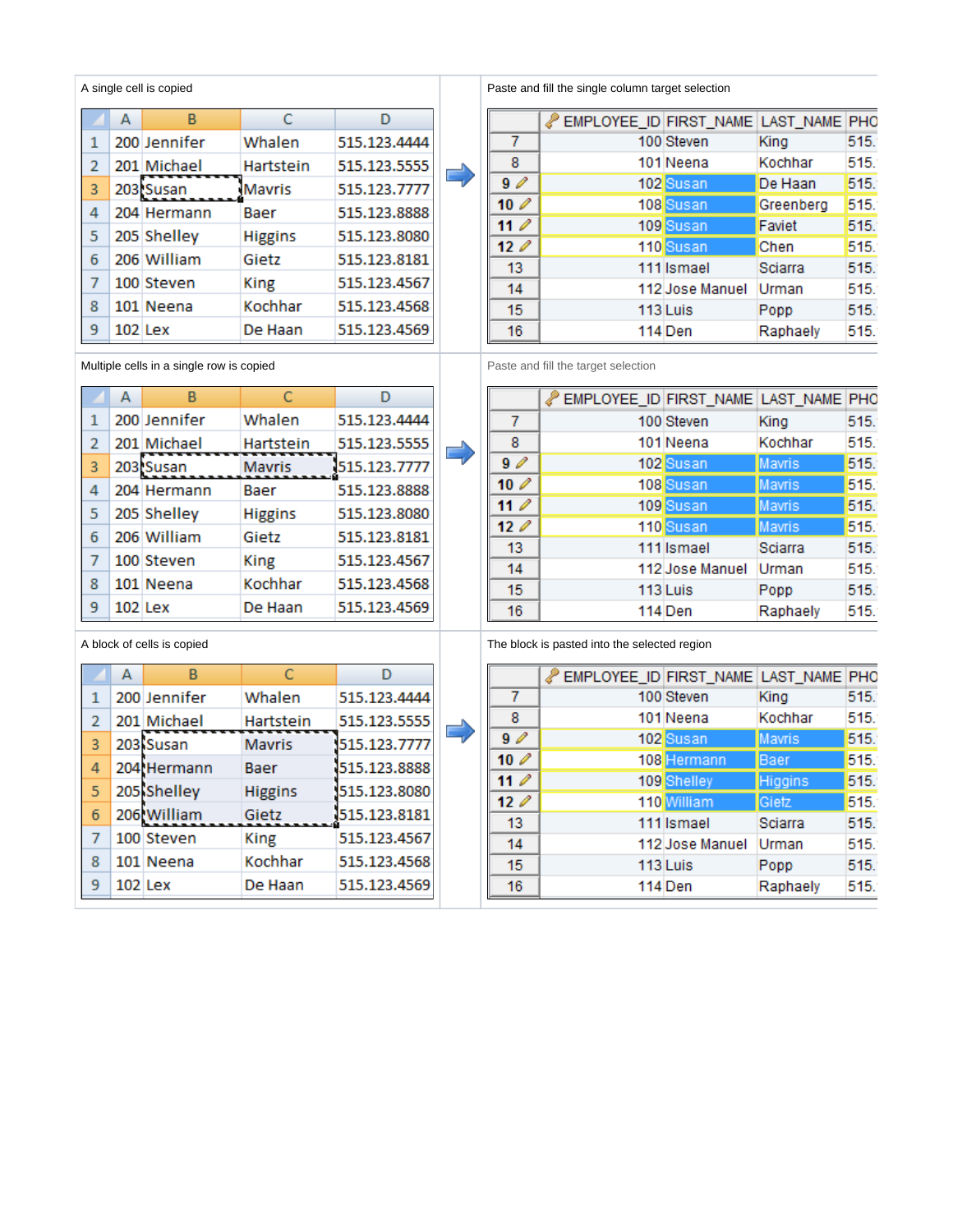| B | C                                                                                                                                                                | D              |              |   |    |          |                           | LAST_NAME PHO                                                                           |                                                                                                                                                                                                                                    |
|---|------------------------------------------------------------------------------------------------------------------------------------------------------------------|----------------|--------------|---|----|----------|---------------------------|-----------------------------------------------------------------------------------------|------------------------------------------------------------------------------------------------------------------------------------------------------------------------------------------------------------------------------------|
|   | Whalen                                                                                                                                                           | 515.123.4444   |              |   |    |          |                           | King                                                                                    | 515.                                                                                                                                                                                                                               |
|   | Hartstein                                                                                                                                                        | 515.123.5555   |              | 8 |    |          |                           | Kochhar                                                                                 | 515.                                                                                                                                                                                                                               |
|   | <b>Mavris</b>                                                                                                                                                    | 515.123.7777   |              | 9 |    |          |                           | De Haan                                                                                 | 515.                                                                                                                                                                                                                               |
|   | Baer                                                                                                                                                             | 515.123.8888   |              |   |    |          |                           | Greenberg                                                                               | 515.                                                                                                                                                                                                                               |
|   |                                                                                                                                                                  |                |              |   |    |          |                           | Faviet                                                                                  | 515.                                                                                                                                                                                                                               |
|   | Gietz                                                                                                                                                            | 515.123.8181   |              |   |    |          |                           |                                                                                         | 515.                                                                                                                                                                                                                               |
|   | King                                                                                                                                                             | 515.123.4567   |              |   |    |          |                           |                                                                                         |                                                                                                                                                                                                                                    |
|   | Kochhar                                                                                                                                                          | 515.123.4568   |              |   |    |          |                           |                                                                                         |                                                                                                                                                                                                                                    |
|   | De Haan                                                                                                                                                          | 515.123.4569   |              |   |    |          |                           |                                                                                         |                                                                                                                                                                                                                                    |
|   |                                                                                                                                                                  |                |              |   |    |          |                           |                                                                                         | C                                                                                                                                                                                                                                  |
|   | A block of cells is copied<br>A<br>200 Jennifer<br>201 Michael<br>203 Susan<br>204 Hermann<br>205 Shelley<br>206 William<br>100 Steven<br>101 Neena<br>$102$ Lex | <b>Higgins</b> | 515.123.8080 |   | 11 | 10<br>12 | <b>Notification Alert</b> | 100 Steven<br>101 Neena<br>$102$ Lex<br>108 Nancy<br>109 Daniel<br>110 John<br>Add Rows | The block is pasted into a non equal number of target cells<br>EMPLOYEE_ID FIRST_NAME<br>Chen<br>You have requested to paste 4 rows into the selection<br>Do you want to Add Rows in the grid so that all rows i<br>Don't Add Rows |

#### <span id="page-3-0"></span>Updates and Deletes Must Match Only One Table Row

When you update or delete rows, DbVisualizer ensures that only one row in the table will be affected. This is to prevent changes in one row to silently affect data in other rows. DbVisualizer uses the following strategies to determine the uniqueness of the edited row:

- 1. Primary Key,
- 2. Unique Index,
- 3. Manually Selected Columns.

The Primary Key concept is widely used in databases to uniquely identify the key columns in tables. If the table has a primary key, DbVisualizer uses it. There are situations when primary keys are not supported by a database or when primary keys are supported but not used. If no primary key is defined, DbVisualizer checks if there is a unique index. If there are several unique indexes, DbVisualizer picks one of them. If there is no primary key or any unique indexes defined for the table, you need to manually choose what columns to use. The **Key Column Chooser** is automatically displayed if the key columns can't be determined automatically.

# <span id="page-3-1"></span>Key Column(s) Chooser

Normally database tables have a primary key or at least one unique index. If this is the case, editing is no problem. If there is no way to uniquely identify rows in the table, you need to manually define what columns DbVisualizer should use. While saving the changes, DbVisualizer checks that there is a way to identify unique rows in the table. If it cannot be accomplished, the following window is displayed.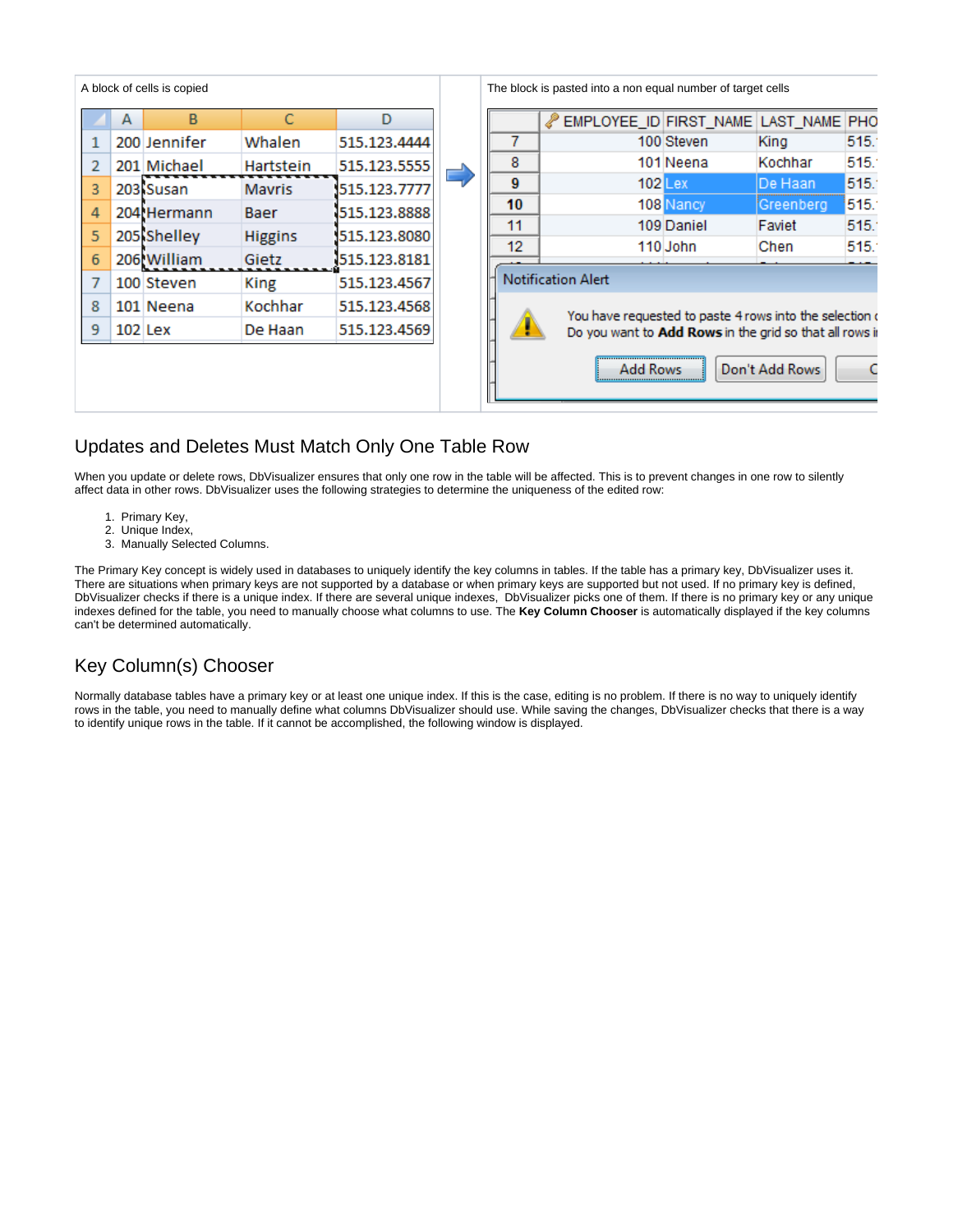|                | <b>EMPLOYEE ID</b> | <b>FIRST NAME</b>                                                          | <b>LAST NAME</b> | <b>FMAIL</b>       | PHONE NUMBER   |
|----------------|--------------------|----------------------------------------------------------------------------|------------------|--------------------|----------------|
| $\mathbf{1}$   |                    | 100 Steven                                                                 | King             | <b>SKING</b>       | 515.123.4567   |
| $\overline{2}$ |                    | 101 Neena                                                                  | Kochhar          | <b>NKOCHHAR</b>    | 515, 123, 4568 |
| 3              |                    | $102$ Lex                                                                  | De Haan          | <b>LDEHAAN</b>     | 515.123.4569   |
| $\overline{a}$ |                    | 103 Alex                                                                   | Hunold           | <b>AHUNOLD</b>     | 590.423.4567   |
| 5              |                    | 104 Bruce                                                                  | <b>Ernst</b>     | <b>BERNST</b>      | 590.423.4568   |
| 6              |                    | <b>SERVICE</b>                                                             |                  |                    |                |
| $\overline{7}$ |                    | Key Column(s) Chooser                                                      |                  |                    | ×              |
| 8              |                    | Select the column(s) that will be used to form the <b>where</b> clause for |                  |                    |                |
| 9              |                    | update and delete edits. This is used by DbVisualizer to ensure that only  |                  |                    |                |
| 10             |                    | one row in the target database table will be affected by each edited row.  |                  |                    |                |
| 11             |                    | (If there is a primary key or unique index for the table then the Key      |                  |                    |                |
| 12             |                    | Column is automatically set).                                              |                  |                    |                |
| 13             | Key Column         | Column Name                                                                |                  | Data Type          |                |
| 14             | ✓                  | EMPLOYEE ID                                                                |                  | <b>NUMBER</b>      | ۸              |
| 15             |                    | <b>FIRST NAME</b>                                                          |                  | <b>VARCHAR2</b>    |                |
| 16             |                    | <b>LAST NAME</b>                                                           |                  | <b>VARCHAR2</b>    |                |
| 17             |                    | <b>FMATI</b>                                                               |                  | <b>VARCHAR2</b>    |                |
| 18             |                    | PHONE NUMBER                                                               |                  | <b>VARCHAR2</b>    |                |
| 19             |                    | <b>HIRE DATE</b>                                                           |                  | <b>DATE</b>        |                |
| 20             |                    | JOB ID                                                                     |                  | VARCHAR2           |                |
| 21             |                    | <b>CALADY</b>                                                              |                  | <b>NI IMRED</b>    | $\checkmark$   |
| 22             |                    |                                                                            |                  |                    |                |
| 23             |                    |                                                                            | Select All       | Deselect All       | Close          |
| 24             |                    | <b>LZJ JHAHLA</b>                                                          | тиннан           | <b>JYULLI'IMIY</b> | UUU, IZU, TZUT |
| 25             |                    | 124 Kevin                                                                  | Mourgos          | <b>KMOURGOS</b>    | 650.123.5234   |

The key column chooser can also be manually opened via the **Edit Table Data->Key Column Chooser** right-click menu choice.

If the database request to save the edits cannot uniquely identify the single row that should be changed, an error dialog is displayed and the editing state is kept for that row in the grid editor.

#### <span id="page-4-0"></span>Editing Multiple Rows

The grid editor supports editing multiple rows and saving all changes in one database transaction. Edited rows are indicated with an icon in the row header:

- Cell(s) in the row has been edited
- $\ddot{\mathbf{r}}$  Row is new
- Row is duplicated from another row
- Row is marked for deletion (edit is not allowed)

#### <span id="page-4-1"></span>Data Type checking

When leaving an edited cell, the new value is validated with the data type for the column. If there is an error, the following dialog is displayed.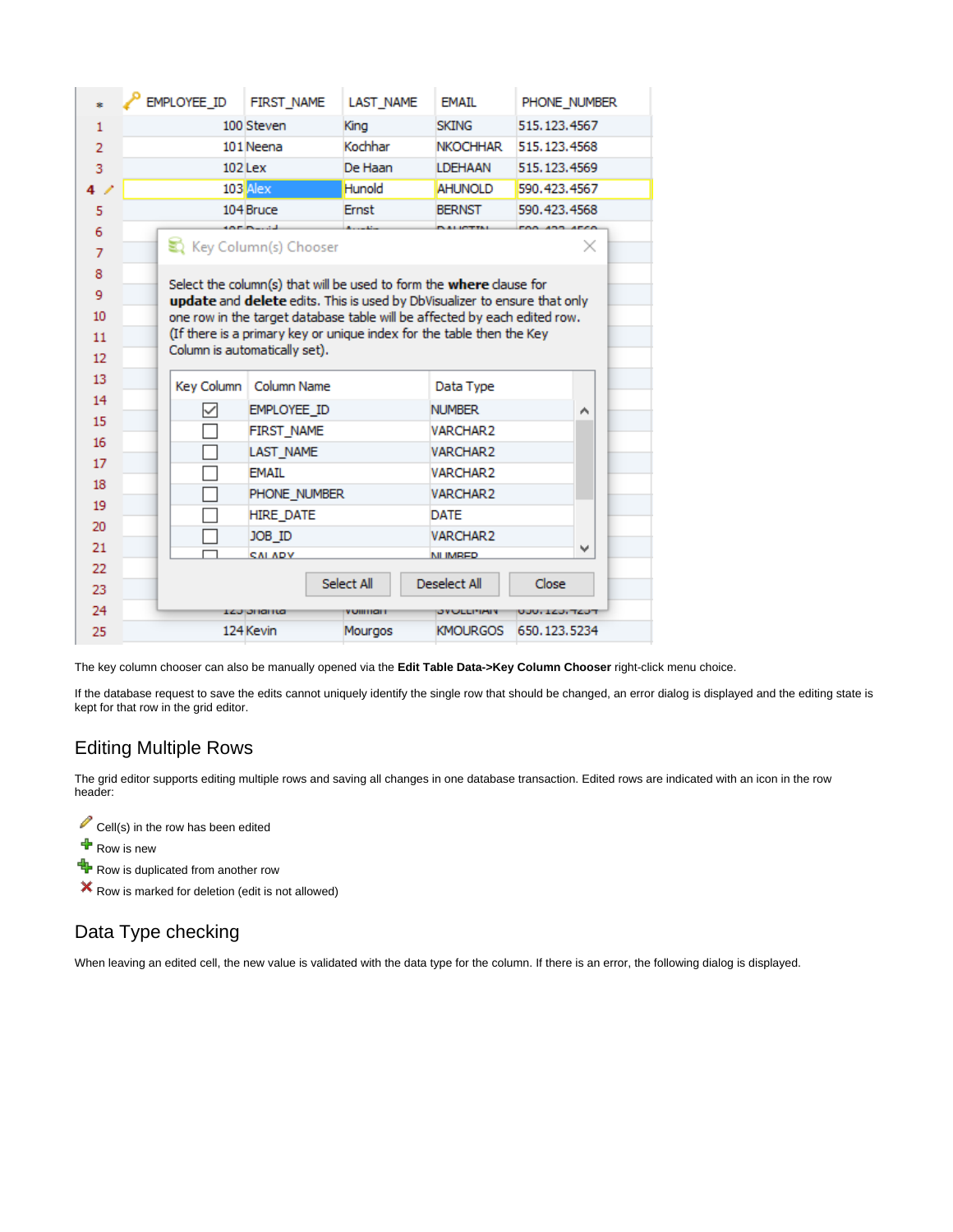|    | EMPLOYEE_ID | <b>FIRST NAME</b> | LAST NAME                    | <b>EMAIL</b>    | PHONE NUMBER                                                  | <b>HIRE DATE</b>    |          |  |
|----|-------------|-------------------|------------------------------|-----------------|---------------------------------------------------------------|---------------------|----------|--|
| 1  |             | 100 Steven        | King                         | <b>SKING</b>    | 515.123.4567                                                  | 1987-06-17 00:00:00 |          |  |
| 2  |             | 101 Neena         | Kochhar                      | <b>NKOCHHAR</b> | 515, 123, 4568                                                | 1989-09-21 00:00:00 |          |  |
| 3  |             | 102 Lex           | De Haan                      | LDEHAAN         | 515, 123, 4569                                                | 1993-01-13 00:00:00 |          |  |
| 4/ |             | $103$ Alex        | Hunold                       | <b>AHUNOLD</b>  | 590.423.4567                                                  | Dune 6 2016         |          |  |
| 5  |             | 104 Bruce         | <b>Ernet</b>                 | <b>REDNST</b>   | 590 423 4568                                                  | 1991-05-21 00:00:00 |          |  |
| 6  |             | 105 David         | Notification Alert           |                 |                                                               | ×                   | 00:00:00 |  |
| 7  |             | <b>106 Valli</b>  |                              |                 |                                                               |                     | 00:00:00 |  |
| 8  |             | 107 Diana         |                              |                 | The entered value doesn't match the format for the column.    |                     | 00:00:00 |  |
| 9  |             | 108 Nanch         | Value: "June 6 201600:00:00" |                 |                                                               |                     | 00:00:00 |  |
| 10 |             | 109 Danie         |                              |                 | Valid Timestamp/Datetime Format: yyyy-MM-dd HH:mm:ss          |                     | 00:00:00 |  |
| 11 |             | 110 John          |                              |                 |                                                               |                     | 00:00:00 |  |
| 12 |             | 111 Ismae         |                              |                 | Correct the value or press <b>ESC</b> key to revert the edit. |                     | 00:00:00 |  |
| 13 |             | 112 Jose          |                              | ок              |                                                               |                     | 00:00:00 |  |
| 14 |             | 113 Luis          |                              |                 |                                                               |                     | 00:00:00 |  |
| 15 |             | 114 Den           | Raphaely                     | <b>DRAPHEAL</b> | 515, 127, 4561                                                | 1994-12-07 00:00:00 |          |  |
|    |             |                   |                              |                 |                                                               |                     |          |  |

#### <span id="page-5-0"></span>New Line and Carriage Return

If a cell in the grid editor or form editor contains new line, carriage return or tab characters, these are not visually represented in the grid. Instead a warning will be displayed whenever you try to edit such value:

| ż              | EMPLOYEE ID                   | <b>FIRST NAME</b>          | LAST_NAME          | <b>EMAIL</b>                   | PHONE NUMBER                                                                                                                                                  | <b>HIRE_DAT</b> |
|----------------|-------------------------------|----------------------------|--------------------|--------------------------------|---------------------------------------------------------------------------------------------------------------------------------------------------------------|-----------------|
| 1              |                               | 100 Steven                 | King               | <b>SKING</b>                   | 515.123.4567                                                                                                                                                  | 1987-06-17      |
| $\overline{2}$ |                               | 101 Neena                  | Kochhar            | <b>NKOCHHAR</b>                | 515.123.4568                                                                                                                                                  | 1989-09-21      |
| 3              |                               | $102$ Lex                  | De Haan            | <b>LDEHAAN</b>                 | 515.123.4569                                                                                                                                                  | 1993-01-13      |
| 4/             |                               | 103 Alex                   | Hunoldthe gr       | <b>AHUNOLD</b>                 | 590.423.4567                                                                                                                                                  | 1990-01-03      |
| 5              |                               | 104 Bruce                  | Ernst              | <b>BERNST</b>                  | 590.423.4568                                                                                                                                                  | 1991-05-21      |
| 6              | Formatting Characters in Cell |                            |                    |                                |                                                                                                                                                               | 5-25            |
| $\overline{7}$ |                               |                            |                    |                                |                                                                                                                                                               | $2 - 0.5$       |
| 8              |                               |                            |                    |                                | The data in this cell contains formatting characters (newline, carriage return or tab).                                                                       | $2 - 07$        |
| 9              |                               |                            |                    |                                | It is not recommended to edit this data in the inline editor as it may remove any<br>formatting characters. Instead you should use the multi-row Cell Editor. | $3 - 17$        |
| 10             |                               |                            |                    |                                |                                                                                                                                                               | $B - 16$        |
| 11             |                               |                            |                    | Do not show this message again |                                                                                                                                                               | $9 - 28$        |
| 12             |                               |                            |                    |                                |                                                                                                                                                               | $9 - 30$        |
| 13             |                               | <b>Edit in Cell Editor</b> | <b>Edit Anyway</b> |                                | Cancel                                                                                                                                                        | $B - 07$        |
| 14             |                               |                            |                    |                                |                                                                                                                                                               | $2 - 07$        |
| 15             |                               | 114 Den                    | Raphaely           | <b>DRAPHEAL</b>                | 515, 127, 4561                                                                                                                                                | 1994-12-07      |
|                | والمستنبذ والمستنبذ           | $\mathbf{r}$               | المداما            | ------                         |                                                                                                                                                               |                 |

You may chose to edit the value in the [Cell Editor,](#page-5-1) which we recommend, as the control characters will then be preserved. Alternatively, you can edit the value in the grid anyway but you then risk loosing the control characters.

#### <span id="page-5-1"></span>Using the Cell Editor/Viewer

The **Cell Viewer** is available in the right-click menu for all grids in DbVisualizer. It presents the data for a single cell (column in a row) in a window. If the data is of a recognized type, it is presented by a corresponding viewer:

- Image viewer
- XML viewer  $\bullet$
- Serialized Java object viewer
- Hex viewer
- Text viewer

The Cell Viewer also allow you to save the data to a file and to print it.

The **Cell Editor** adds editing capability to the cell viewer. You may import data from a file or manually change the text in a text editor.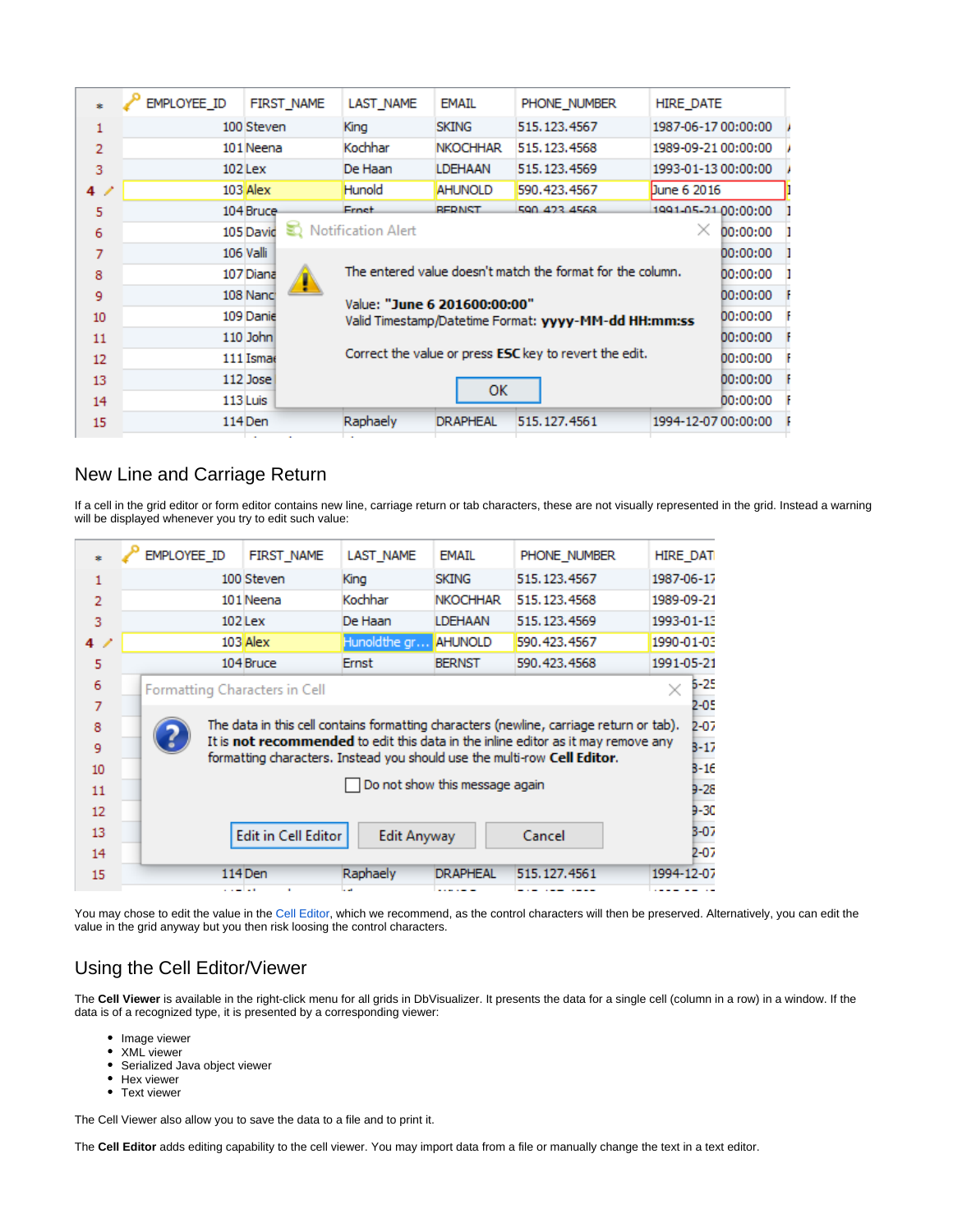| Cell Form (Editable) - "LAST_NAME"       |       |
|------------------------------------------|-------|
| BRAADBB                                  |       |
| <b>Text</b> Hex Viewer                   |       |
| Use Wrapped Editor (automatic word wrap) |       |
| 1 Hunold                                 |       |
| 2 the great                              |       |
|                                          |       |
|                                          |       |
|                                          |       |
| LAST_NAME VARCHAR2 (25)                  |       |
| <b>Not NULL</b>                          |       |
| Text, 17 Bytes, text/plain               |       |
|                                          | Close |
|                                          |       |

#### <span id="page-6-0"></span>Using the Form Editor/Viewer

The **Form Viewer** is available in the right-click menu (**Browse Row in Form**) for all grids in DbVisualizer. It is used to browse information and to present binary data in viewers.

The Form Editor adds editing capability to the form viewer. This editor is useful when inserting new rows and when it is important to get a more balanced overview of all the data.

The form editor "rotate" the data in one row and presents it as a vertical form with the column name as a label. All edits made in the form editor are reflected in the grid with the edited state icon being updated along with new values. Saving edits in the database is always done with the Save button in the grid editor toolbar, just as for data edited directly in the grid.

Open the form editor via the **Edit Row in Form** right-click menu choice, via the corresponding button in the toolbar or by double-clicking the row number header.

| ÷  | EMPLOYEE ID | <b>FIRST NAME</b> | LAST NAME | <b>EMAIL</b>    | PHONE NUMBER   | PHOTO               |
|----|-------------|-------------------|-----------|-----------------|----------------|---------------------|
|    |             | 100 Steven        | King      | <b>SKING</b>    | 515, 123, 4567 | (null)              |
| 2  |             | 101 Neena         | Kochhar   | <b>NKOCHHAR</b> | 515, 123, 4568 | (null)              |
| 3  |             | 102 Lex           | De Haan   | <b>LDEHAAN</b>  | 515.123.4569   | (null)              |
| 4/ |             | 103 Alexander     | Hunold    | <b>AHUNOLD</b>  | 590.423.4567   | BINARY, 8,327 Bytes |
| 5  |             | 104 Bruce         | Ernst     | <b>BERNST</b>   | 590.423.4568   | (nul)               |
| 6  |             | 105 David         | Austin    | <b>DAUSTIN</b>  | 590.423.4569   | (nul)               |

The same row looks like this in the row form window: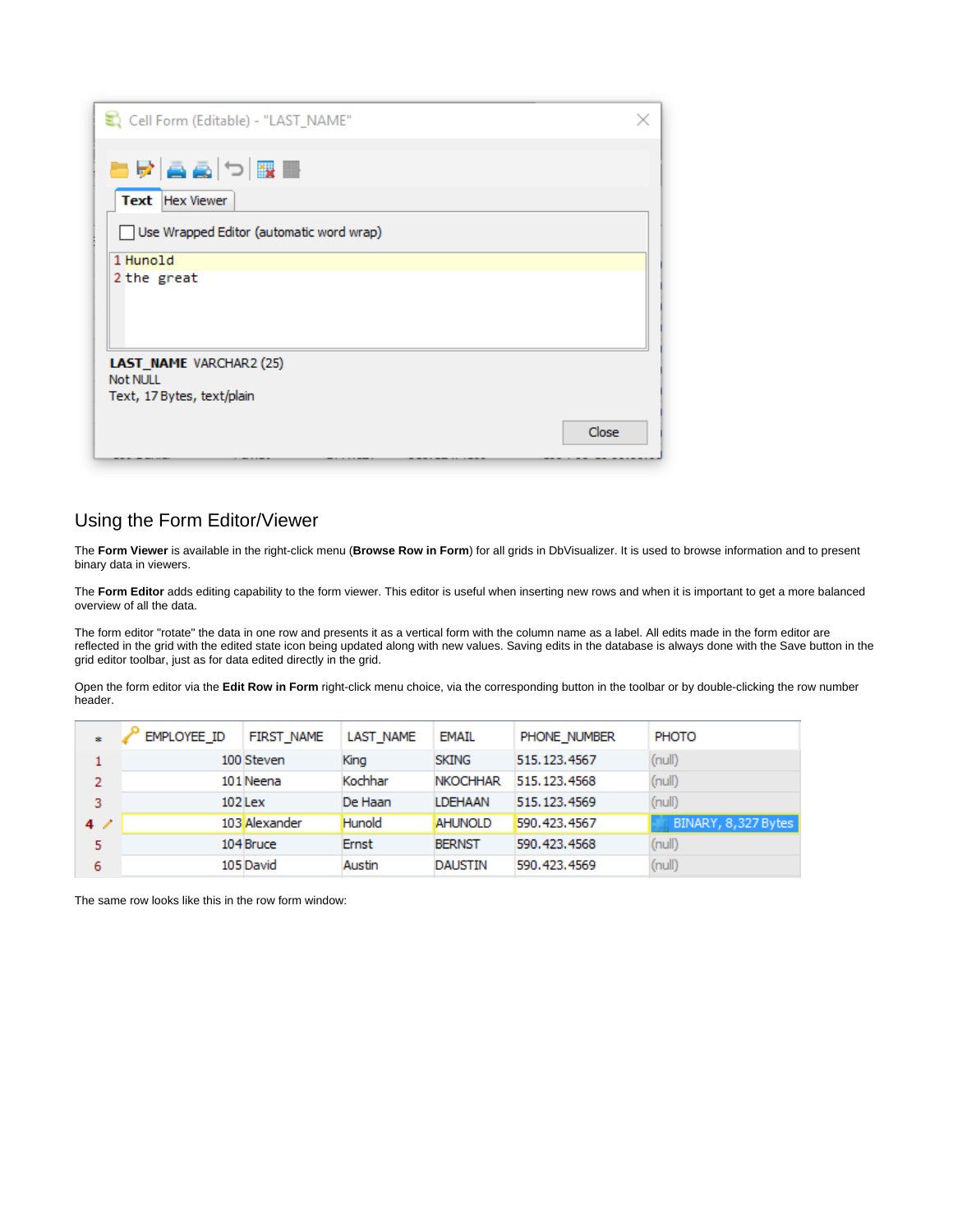| Key | Name                         | Value                           |  |  |  |  |
|-----|------------------------------|---------------------------------|--|--|--|--|
| ۹   | <b>EMPLOYEE_ID</b>           | 103                             |  |  |  |  |
|     | <b>FIRST_NAME</b>            | Alexander                       |  |  |  |  |
|     | <b>LAST_NAME</b>             | Hunold                          |  |  |  |  |
|     | <b>EMAIL</b>                 | <b>AHUNOLD</b>                  |  |  |  |  |
|     | <b>PHONE_NUMBER</b>          | 590.423.4567                    |  |  |  |  |
|     | <b>HIRE_DATE</b>             | 1990-01-03 00:00:00             |  |  |  |  |
|     | JOB_ID                       | <b>IT_PROG</b><br>9000          |  |  |  |  |
|     | <b>SALARY</b>                |                                 |  |  |  |  |
|     | <b>COMMISSION_PCT</b> (null) |                                 |  |  |  |  |
|     | <b>MANAGER ID</b>            | 102                             |  |  |  |  |
|     | DEPARTMENT_ID                | 60                              |  |  |  |  |
|     | <b>PHOTO</b>                 | BINARY, 8,327 Bytes, image/jpeg |  |  |  |  |
|     | <b>RESUME</b>                | (null)                          |  |  |  |  |
|     |                              |                                 |  |  |  |  |
|     |                              |                                 |  |  |  |  |

The **Key** field contains an icon for primary key columns and the **Name** field corresponds to the column name in the grid. None of **Key** or the **Name** fields can be edited. You can edit the values in the form in the same way as you edit values in the grid editor.

The form viewer presents images as thumbnails. The size of these is controlled by the **Image Thumbnail Size** setting in the Tool Properties dialog, in the **F orm Viewer** category under the General tab. To see the original size of an image, open the cell in the cell viewer either by selecting **Edit in Cell Window** in the grid right-click menu, the toolbar button or by double-clicking on the image.

If you want numbers to be right-aligned in the Form Viewer, enable **Right Aligned Numbers** in the Tool Properties dialog, in the **Form Viewer** category under the General tab.

# <span id="page-7-0"></span>Preview Changes

You may preview the SQL statements that will be executed when choosing to **Save** the edits via the **Edit Table Data->SQL Preview** right-click menu choice.